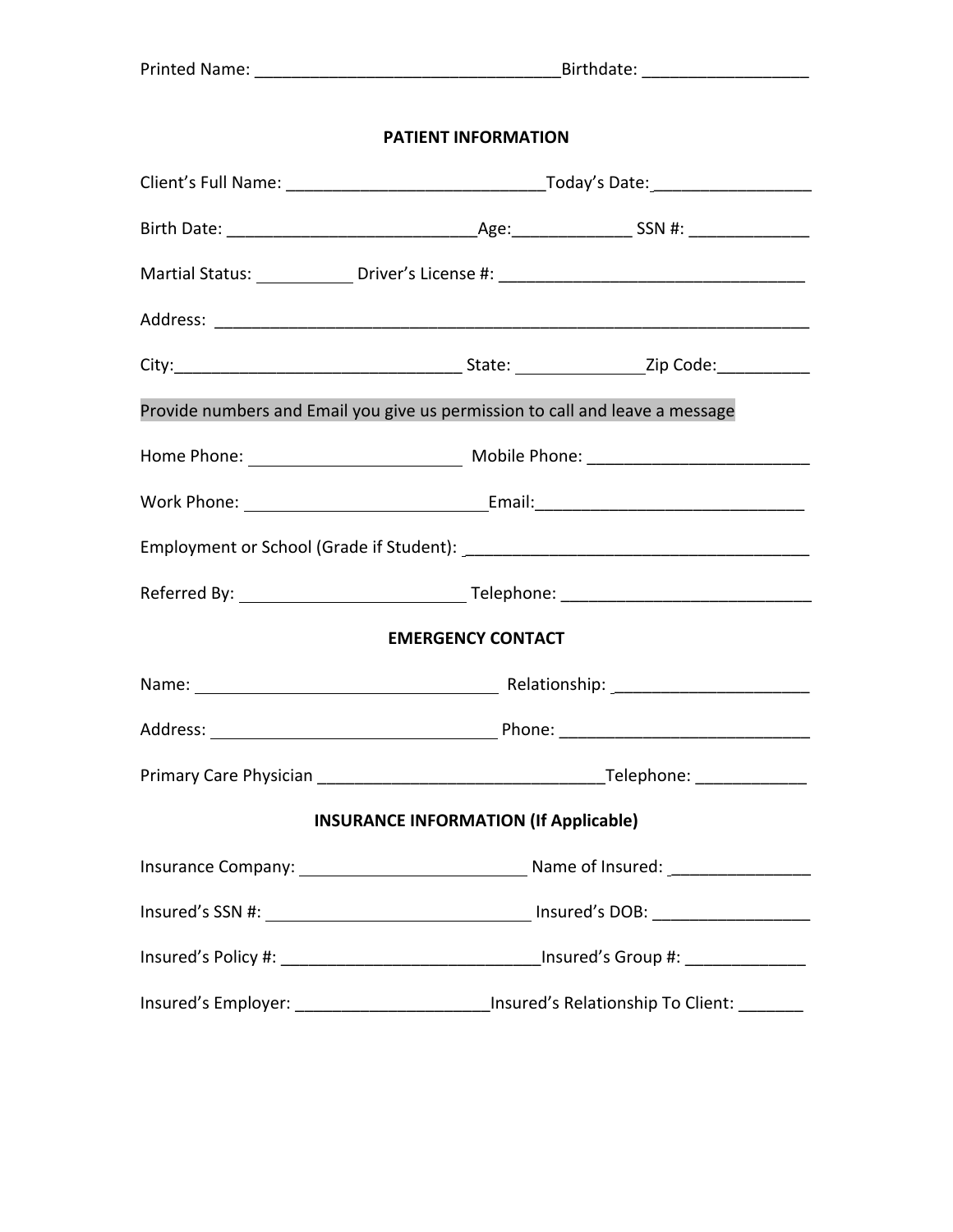### **CHIEF COMPLAINT**

\_\_\_\_\_\_\_\_\_\_\_\_\_\_\_\_\_\_\_\_\_\_\_\_\_\_\_\_\_\_\_\_\_\_\_\_\_\_\_\_\_\_\_\_\_\_\_\_\_\_\_\_\_\_\_\_\_\_\_\_\_\_\_\_\_\_\_\_\_\_\_\_

What symptoms you are having?

#### Have you experience the following symptoms/problems (Please Circle):

Concentration Hopelessness Depressed Panic Fears Guilt Self-Control Harm to Self Suicidal Concerns Harm to Others Impulsivity High Energy Low Energy Hyperactive Attention Anger Temper Nervousness Anxiety Stress Attention Difficulties Sleep Problems Dreams Nightmares Grief Health Problems Appetite/Weight Eating/Food Trouble Bowel Trouble Stomach Trouble Sexual Concerns Drug Use Alcohol Use Headaches Memory Thoughts Abuse Trauma Shyness Crying Spells Unhappiness Self-Esteem Spiritual Concerns Lack of Motivation Legal Matters Career Choices Education/Academic Making Decisions Meaninglessness Bedwetting changes in sleeping pattern/appetite

### **PAST PSYCHIATRIC HISTORY - PLEASE CIRCLE AND EXPLAIN**

Have you been diagnosed with a mental disorder, if so what is your diagnosis? (Yes/No)

\_\_\_\_\_\_\_\_\_\_\_\_\_\_\_\_\_\_\_\_\_\_\_\_\_\_\_\_\_\_\_\_\_\_\_\_\_\_\_\_\_\_\_\_\_\_\_\_\_\_\_\_\_\_\_\_\_\_\_\_\_\_\_\_\_\_\_\_\_\_\_\_

What psychiatric medication, if any, have you been on in the past or are taking now?

\_\_\_\_\_\_\_\_\_\_\_\_\_\_\_\_\_\_\_\_\_\_\_\_\_\_\_\_\_\_\_\_\_\_\_\_\_\_\_\_\_\_\_\_\_\_\_\_\_\_\_\_\_\_\_\_\_\_\_\_\_\_\_\_\_\_\_\_\_\_\_\_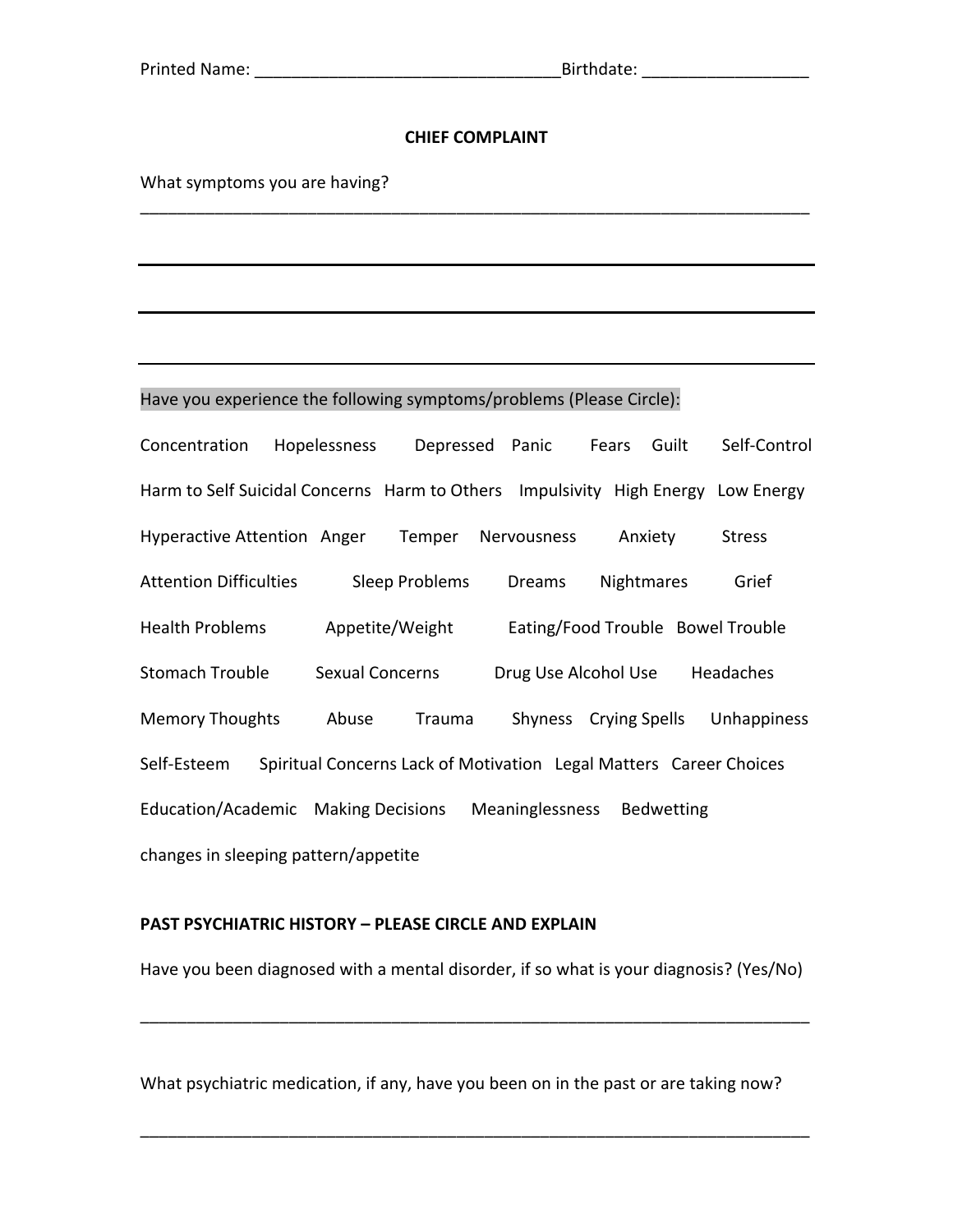Have you ever been hospitalized in a psychiatric or mental health hospital? (Yes/No)

Are you currently or ever been in talk therapy? (Yes/No) \_\_\_\_\_\_\_\_\_\_\_\_\_\_\_\_\_\_\_\_\_\_\_

Have you ever had any suicide attempts? (Yes-Explain/No)\_\_\_\_\_\_\_

Have you ever had any self-injurious behavior (self cutting, head banging etc.)? (Yes-Explain/No):

### **MEDICAL HISTORY - PLEASE CIRCLE AND EXPLAIN**

Do you have any medical illness? (Yes-Explain/No): \_\_\_\_\_\_\_\_\_\_\_\_\_\_\_\_\_\_\_\_\_\_\_\_\_\_\_\_\_

Have you ever been admitted to a physical (not mental) hospital? (Yes-Explain/No): \_\_\_

Have you had past surgeries? (Yes-Explain/No): \_\_\_\_\_\_\_\_\_\_\_\_\_\_\_\_\_\_\_\_\_\_\_\_\_\_\_\_\_\_\_\_\_

Have you ever been hit in the head and lost consciousness? (Yes-Explain/No):

If you are a woman, any past abortions or miscarriages? (Yes-Explain/No): \_\_\_\_\_\_\_\_\_\_\_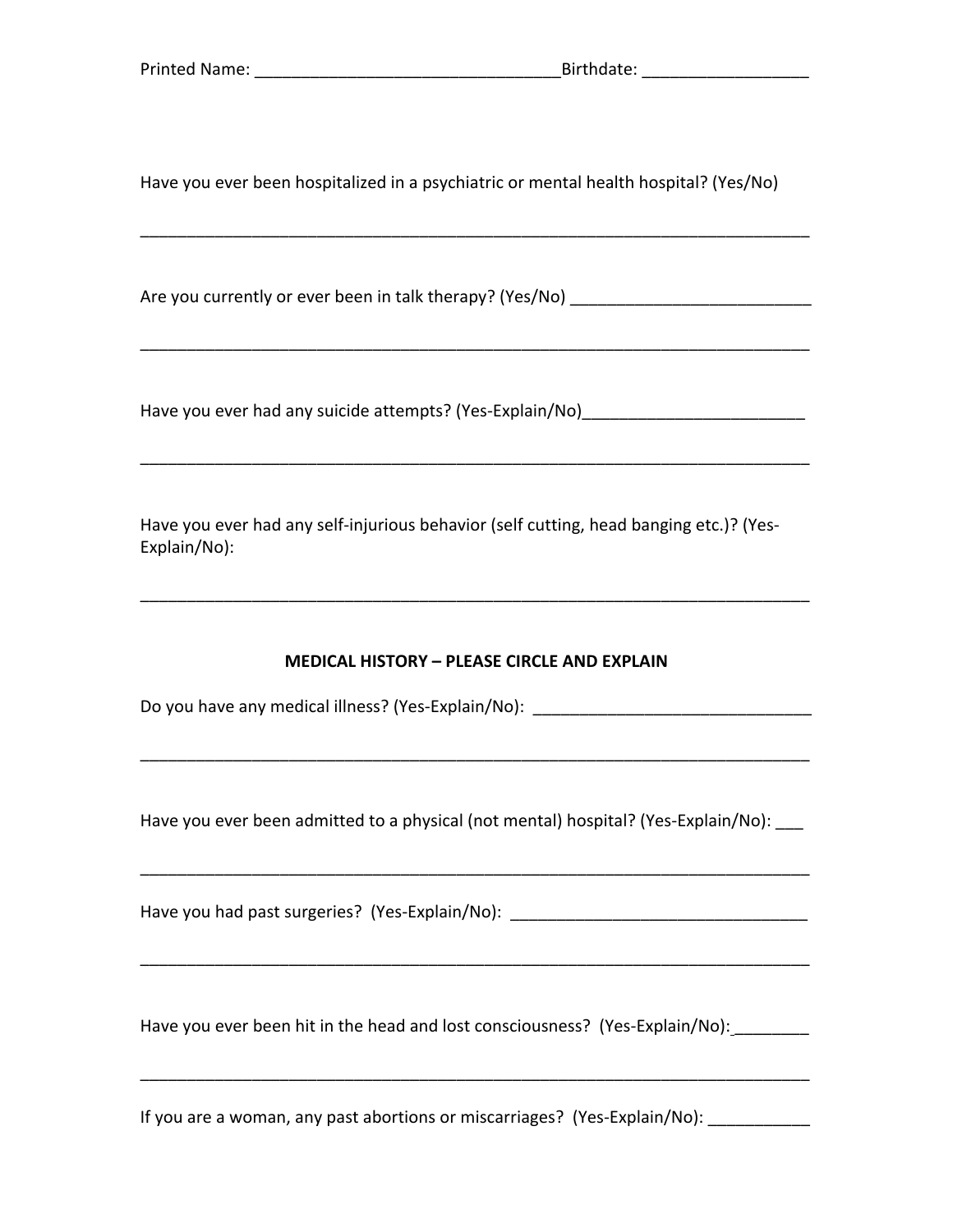Are you allergic to any medications? (Yes-Explain/No): \_\_\_\_\_\_\_\_\_\_\_\_\_\_\_\_\_\_\_\_\_\_\_\_\_

What medications (prescription or over-the counter) are you taking? (Yes-Explain/No):

### **FAMILY HISTORY - PLEASE CIRCLE AND EXPLAIN**

Is there anyone in your family whom has been placed in a mental hospital? (Yes-Explain/No): the contract of the contract of the contract of the contract of the contract of the contract of the contract of the contract of the contract of the contract of the contract of the contract of the contract of t

Does any relative take medications for mental illness? (Yes-Explain/No): \_\_\_\_\_\_\_\_\_\_\_\_

Anyone in your family with alcohol or drug dependence? (Yes-Explain/No): \_\_\_\_\_\_\_\_

Any family history of mental retardation or learning problems? (Yes-Explain/No): \_\_\_\_\_

### **SUBSTANCE ABUSE - PLEASE CIRCLE AND EXPLAIN**

Are you addicted to any drugs, cigarettes, or alcohol? (Yes-Explain/No): \_\_\_\_\_\_\_\_\_\_\_\_\_

Have you ever been arrested for using illegal or legal drugs? (Yes-Explain/No):

Do any of your loves ones think you have a drug problem? (Yes-Explain/No):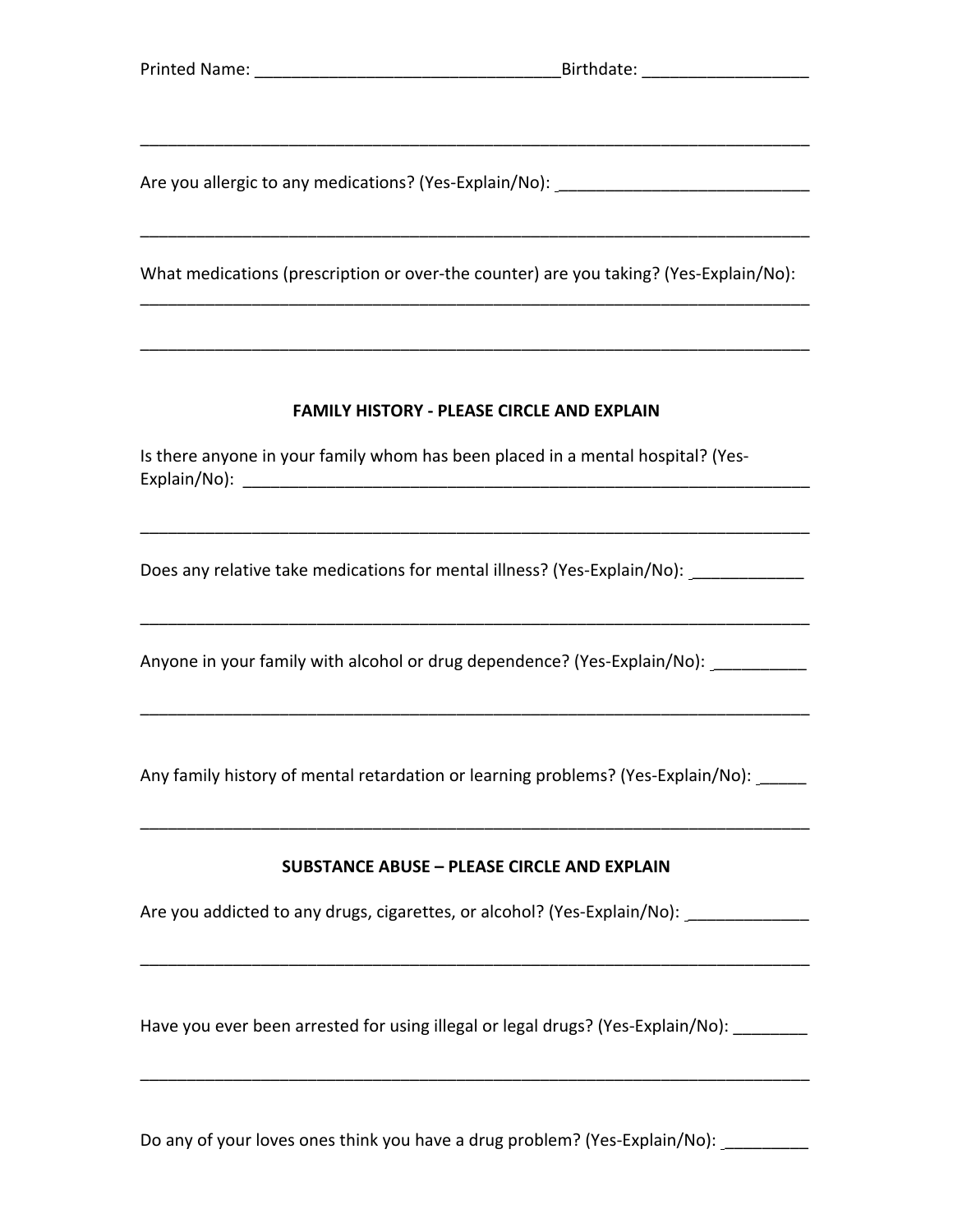\_\_\_\_\_\_\_\_\_\_\_\_\_\_\_\_\_\_\_\_\_\_\_\_\_\_\_\_\_\_\_\_\_\_\_\_\_\_\_\_\_\_\_\_\_\_\_\_\_\_\_\_\_\_\_\_\_\_\_\_\_\_\_\_\_\_\_\_\_\_\_\_ 

# Please Complete the Following Chart

| Drug Use                                                          |  | Age at How much did Duration of<br>$1st$ Use you use at the | Dependence Used | Last Date | Longest Period<br>of Abstinence |  |
|-------------------------------------------------------------------|--|-------------------------------------------------------------|-----------------|-----------|---------------------------------|--|
|                                                                   |  | height of use                                               |                 |           |                                 |  |
| Nicotine                                                          |  |                                                             |                 |           |                                 |  |
| Alcohol                                                           |  |                                                             |                 |           |                                 |  |
| Marijuana                                                         |  |                                                             |                 |           |                                 |  |
| Cocaine/Crack                                                     |  |                                                             |                 |           |                                 |  |
| Amphetamines                                                      |  |                                                             |                 |           |                                 |  |
| Hallucinogens                                                     |  |                                                             |                 |           |                                 |  |
| Ecstasy/Other                                                     |  |                                                             |                 |           |                                 |  |
| Inhalants                                                         |  |                                                             |                 |           |                                 |  |
| Heroin                                                            |  |                                                             |                 |           |                                 |  |
| Barbiturates                                                      |  |                                                             |                 |           |                                 |  |
| Other                                                             |  |                                                             |                 |           |                                 |  |
| Means of Obtaining Substance: Management of Change and Substance: |  |                                                             |                 |           |                                 |  |
|                                                                   |  |                                                             |                 |           |                                 |  |
|                                                                   |  |                                                             |                 |           |                                 |  |
|                                                                   |  |                                                             |                 |           |                                 |  |
| Have you ever been in any drug rehab programs? (Yes-Explain/No):  |  |                                                             |                 |           |                                 |  |

Please list medical problems associated with your drug use: \_\_\_\_\_\_\_\_\_\_\_\_\_\_\_\_\_\_\_\_\_

Have you experience the following symptoms/problems (Please Circle):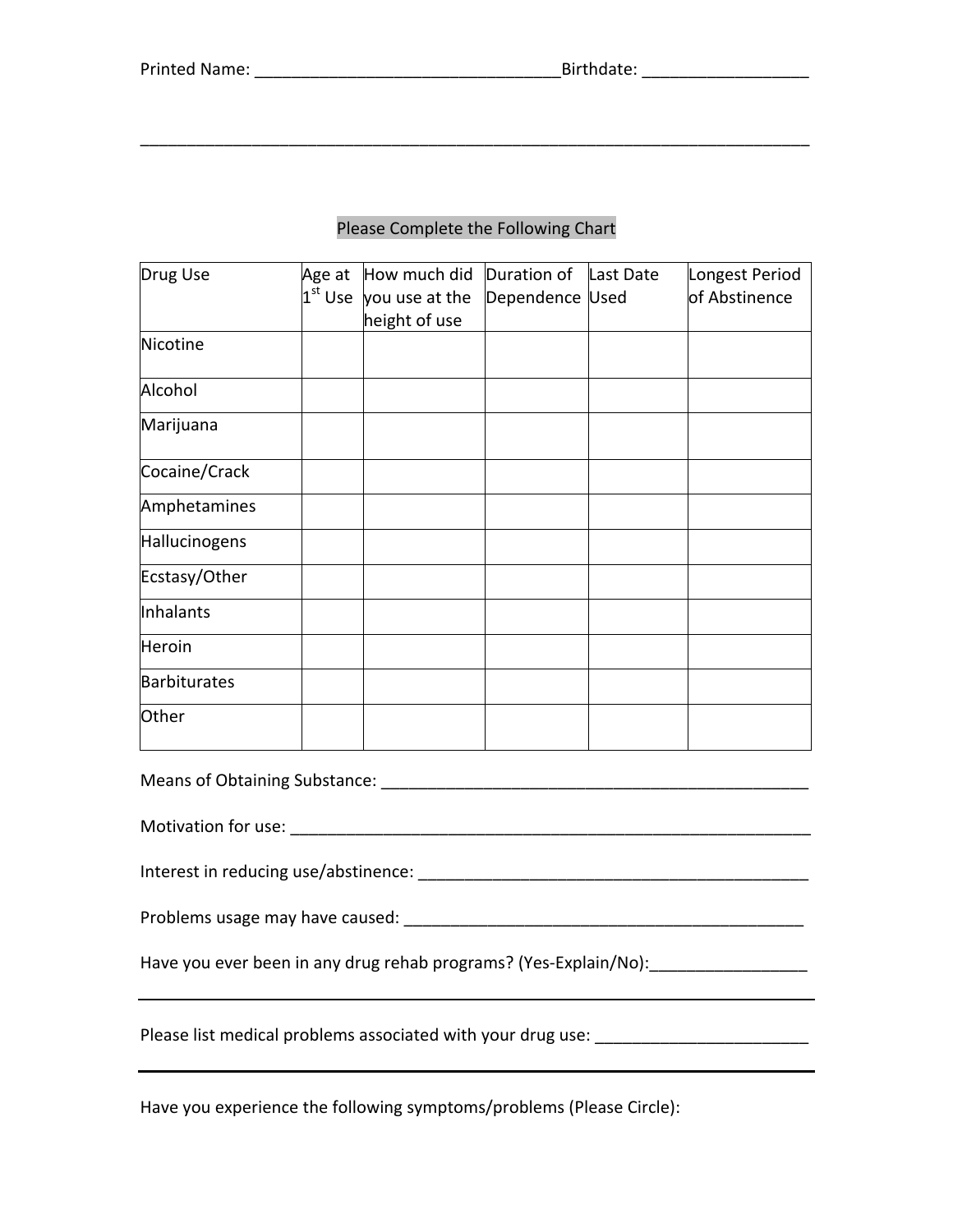| Printed Name: |           |          | Birthdate:                |
|---------------|-----------|----------|---------------------------|
| <b>DWI</b>    | Blackouts | Seizures | Job Loss related to drugs |

Incarceration **Arrest** related to drug

## **SOCIAL/ SOCIAL/ DEVELOPMENTAL HISTORY– PLEASE CIRCLE AND EXPLAIN**

Where you born preterm? (Yes-Explain/No):\_\_\_\_\_\_\_\_\_\_\_\_\_\_\_\_\_\_\_\_\_\_\_\_\_\_\_\_\_\_\_\_\_\_\_\_

Prenatal hx. And birth (include pre-natal exposure to alcohol, tobacco and other drugs:

\_\_\_\_\_\_\_\_\_\_\_\_\_\_\_\_\_\_\_\_\_\_\_\_\_\_\_\_\_\_\_\_\_\_\_\_\_\_\_\_\_\_\_\_\_\_\_\_\_\_\_\_\_\_\_\_\_\_\_\_\_\_\_\_\_\_\_\_\_\_\_\_

\_\_\_\_\_\_\_\_\_\_\_\_\_\_\_\_\_\_\_\_\_\_\_\_\_\_\_\_\_\_\_\_\_\_\_\_\_\_\_\_\_\_\_\_\_\_\_\_\_\_\_\_\_\_\_\_\_\_\_\_\_\_\_\_\_\_\_\_\_\_\_\_

Where there any complications during the birthing process? (Yes/No): \_\_\_\_\_\_\_\_\_\_\_

Did you mother have any medical problems while pregnant with you? (Yes/No)

Did your mother take any prescribed or illegal drugs when pregnant with you? (Yes/No):

\_\_\_\_\_\_\_\_\_\_\_\_\_\_\_\_\_\_\_\_\_\_\_\_\_\_\_\_\_\_\_\_\_\_\_\_\_\_\_\_\_\_\_\_\_\_\_\_\_\_\_\_\_\_\_\_\_\_\_\_\_\_\_\_\_\_\_\_\_\_\_\_

\_\_\_\_\_\_\_\_\_\_\_\_\_\_\_\_\_\_\_\_\_\_\_\_\_\_\_\_\_\_\_\_\_\_\_\_\_\_\_\_\_\_\_\_\_\_\_\_\_\_\_\_\_\_\_\_\_\_\_\_\_\_\_\_\_\_\_\_\_\_\_\_

Did you reach all developmental milestones (walking, talking, toilet trained etc.) on time? (Yes/No): \_\_\_\_\_\_\_\_\_\_\_\_\_\_\_\_\_\_\_\_\_\_\_\_\_\_\_\_\_\_\_\_\_\_\_\_\_\_\_\_\_\_\_\_\_\_\_\_\_\_\_\_\_\_\_\_\_\_\_

Did you have any childhood sexual, physical or emotional abuse? (Yes-Explain/No): \_\_\_\_

\_\_\_\_\_\_\_\_\_\_\_\_\_\_\_\_\_\_\_\_\_\_\_\_\_\_\_\_\_\_\_\_\_\_\_\_\_\_\_\_\_\_\_\_\_\_\_\_\_\_\_\_\_\_\_\_\_\_\_\_\_\_\_\_\_\_\_\_\_\_\_\_

| Who reared you?                            |           |
|--------------------------------------------|-----------|
| How many sisters and brothers do you have? |           |
| What is your highest level of education?   |           |
| Do you have children? (Yes/No)             | How Many: |